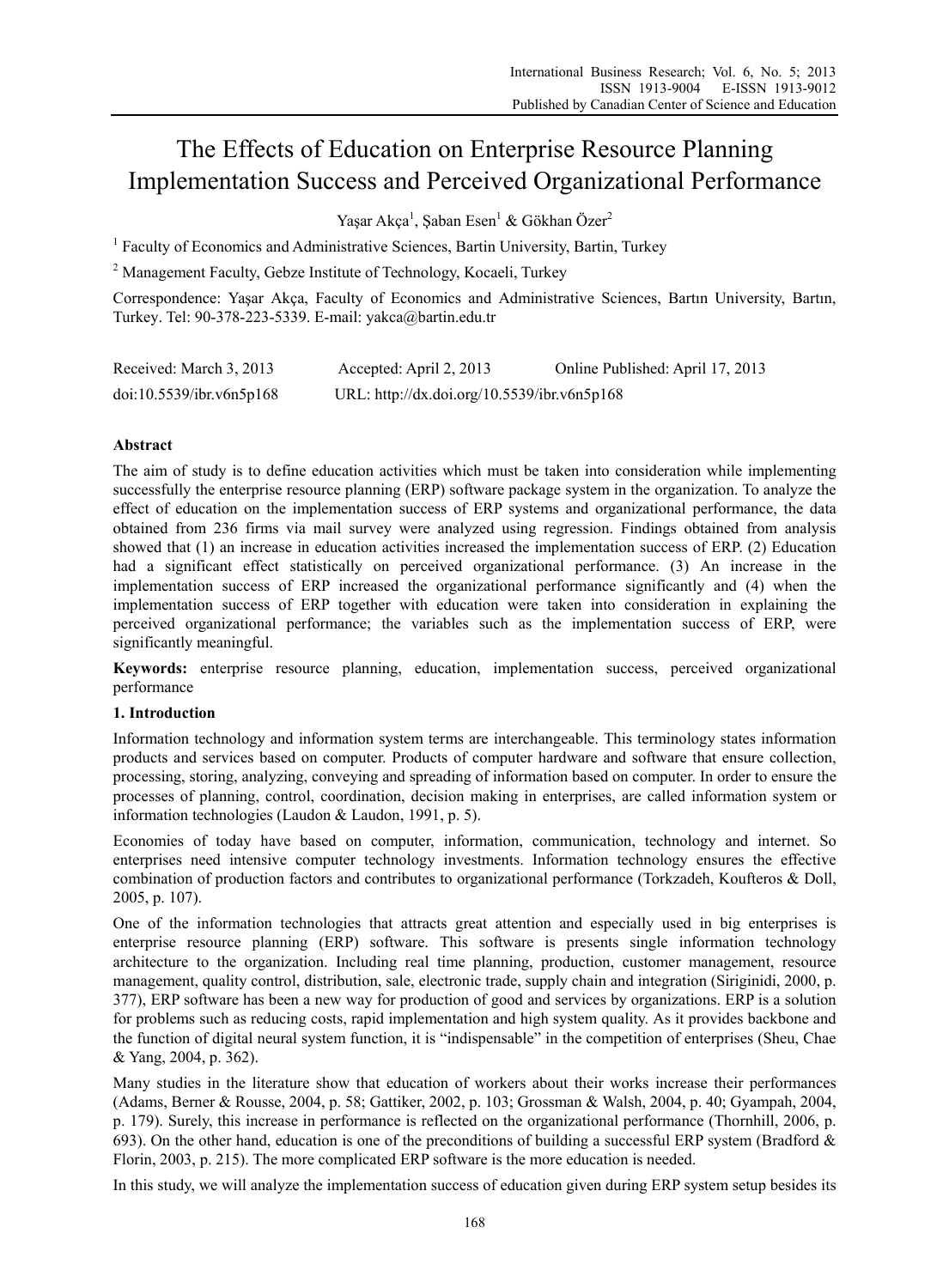probability to have a positive effect on organizational performance. This research question is based on the observations that especially standard ERP software affects the working style in organizations and mostly changes process (Ahadi, 2004, p. 2; Siriginidi, 2000, p. 377). If the education given in order to make a successful setup changes working styles in the organization and work process, then it has to have an effect on performance free from the setup success.

## **2. Literature Review and Theoretical Model Development**

Theoretical model that explains the education factor's effect on ERP information technology's implementation success and organizational performance is given in figure 1. Theoretical model has got three dimension; education, ERP implementation success and perceived organizational performance. Probability interactions among this three dimensions was demonstrated at model (see figure 1).



Figure 1. Theoretical model

# *2.1 ERP Software Systems*

It is a set of integrated computer software systems that automates the flow of the entire functions of an organization (Wei & Wang, 2004, p. 161). The use of same software system ensures automatization in the entire company and integrates data, processes, and implementation and distributes them. The basics of ERP; simple inventory management systems of 1960s were developed to material requirements planning systems (MRP) in 1970 and then production resources planning systems (MRPII) were developed. The fourth stage of these systems' evolution is enterprise resource planning.

ERP software systems is used in significant industries such as defense, aviation, metallurgy, finance, education, insurance, retailing, communication, building and production (Chung  $\&$  Snyder, 2000, p. 24). The reasons why companies prefer ERP systems are; weak performance, high costs, indifference to customers, complicated work processes, contradictions in systems, low information quality, old systems and insufficient support to development (Holland & Light, 1999, p. 30-36). Companies that use ERP develops information production and transfer information effectively, so organizational decision making and planning develops, unnecessary procedures and paperwork decrease. It also integrates organization's work processes (Gyampah & Salam, 2004, p. 734). Output costs, company expenses are minimized through better resource management; personnel saving increases production and productivity; financial performance gets better. Information communication is ensured by close collaboration between suppliers and customers. Timely distribution ratio increases, customer satisfaction and services gets better. It is also possible to make e-commerce implementations on the internet (Rashid, Hossain & Patrick, 2002, p. 39).

Primary problems of companies during the process of KKP system setup: Transference of qualified technical staff that took ERP education causes slowdown of implementation process. It is an expensive information technology investment in short term. Services of consulting firms increase costs (Nah, Lau & Kuang, 2001, p. 286). An intensive training is necessary in order to increase technical abilities of ERP users (Petroni & Rizzi, 2001, p. 145). So, the education requires financial investment (Bingi, Sharma & Golda, 2001, p. 434). Implementation costs increase in parallel with the increase in the number of modifications in the program made by the organization. (Bingi et al., 2001, p. 434). Chosen ERP system's harmonization with the organization's processes requires a certain time period. Personnels and managers resistance against organizational change as a result of the adaptation of technology is another issue to be discussed (Petroni & Rizzi, 2001, p. 146).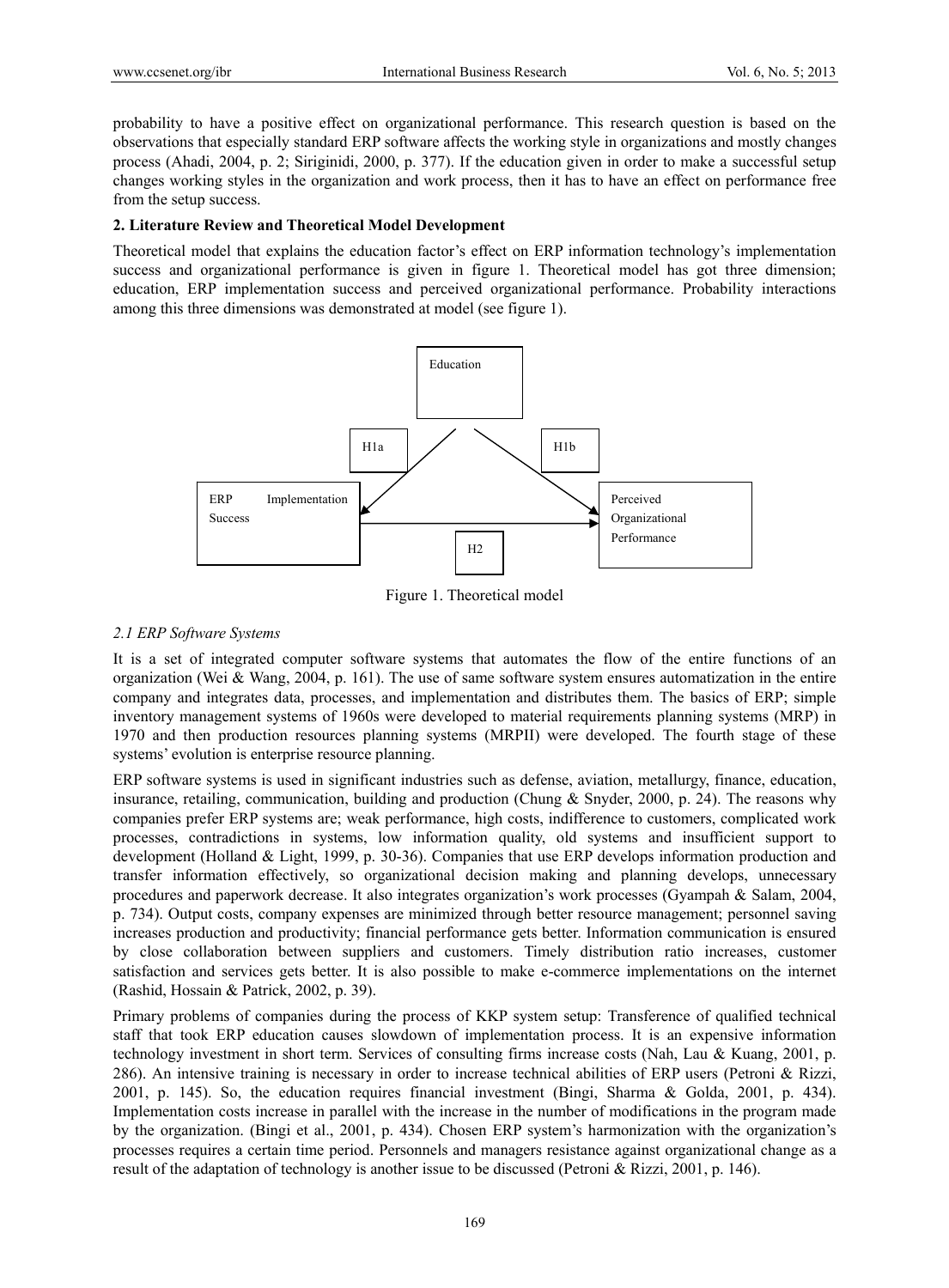# *2.2 Education*

Process of ensuring desired behavioral change of an individual is accepted to be the definition of education. Education that plays the basic role (Knol & Stroeken, 2001, p. 233) in the acceptance and use of information technologies increases knowledge and profession level. This is why, it has been emphasized that education is one of the most significant factors that affect ERP systems adaptation success (Adams et al., 2004, p. 57). In other words, education is an integrated part of ERP implementation (Grossman & Walsh, 2004, p. 40), and is one of the critical success factors (Gyampah, 2004, p. 179).

ERP education, it focuses on teaching the effective use of ERP system in daily activities by various user groups (Stratman & Roth, 2002, p. 603), it means explaining the general logic of ERP system (Zhang, Lee, Zhang & Banerjee, 2003, p. 241). The aim of ERP system is to ensure the flow of information and successful organizational performance. System can never be completely used without sufficient education. Users can understand their works relations to other functional areas in the company. Quantity and quality of user education increases the effective use of information systems (Gattiker, 2002, p. 103). Maximum use of information technology, efficiency and effectiveness can not be ensured if users aren't educated well. The most significant tool that affects behavior, performance, acceptance of technology, attitudes and beliefs is again education.

Abilities should be educated in ERP systems (Stratman & Roth, 2002, p. 612). Because, users that have high performances are needed as ERP make inter-functional integration. An incorrect data entry from a module will have a reverse effect on the functions of other modules. As users learn how to carry out the works by ERP education, they naturally learn how to prevent problems; otherwise, expected data of the project can not be obtained and ERP system has no effect. Education will make users a part of the system (Adams et al., 2004, p. 58); it will ensure learning and use of ERP system and will let users have interaction with ERP (Gyampah & Salam, 2004, p. 735). Workers can use the system more consciously and more effectively.

Information given to users decreases indefiniteness and ends fear. Education is necessary in order to overcome the reluctance of managers and workers about ERP system (Gattiker, 2002, p. 103; Perez, Sanchez, Carnicer & Jimenez, 2004, p. 285). It helps creating positive relations against the system. Davis (1983, p. 103) states that a good education can help users overcome their fears and hesitations. Education should be given before the set up of the system (Adams et al., 2004, p. 57). But ERP education shouldn't be considered as a time issue. During radical process changes and system updating resulting from ERP implementations, managers and workers should be educated for a sufficient amount of time (Stratman & Roth, 2002, p. 612).

ERP systems require continuous education. ERP education planning should be done at the beginning of the project. In the first phase of education, the system is identified (Aladwani, 2001, p. 269) and its benefits are explained. Systems necessity and suitability for the organization are expressed. Tools, terminology, new techniques are taught, new responsibilities are given. When the system is applied, its working system is explained (Aladwani, 2001, p. 270). System's general structure is understood and user's place in the system is presented. Education shows why the change is necessary. Education is a significant opportunity as it ensures users get used to the change presented by the system (Aladwani, 2001, p. 271).

Basic issues of ERP education are: Technical content about the professions of users (Adams et al., 2004, p. 57), interrelations of the modules in the package (Gattiker, 2002, p. 103), analysis of business process controls, use of system, data analysis, abilities of the system and its benefits for users (O'Leary, 2002, p. 123; Zhang et al., 2003, p. 241). Finally, the education should be combined with performance evaluation. As orientation is significant in ERP technologies, education should be given in the company, because education process is expensive and takes much time. ERP is a big part of implementation budget (Gyampah, 2004, p. 179). It can sometimes cost as much as the system. Sufficient time and resources should be given to the workers who are being educated. Education programs can be developed in the company (Kumar, Maheshwari & Kumar, 2003, p. 801). After the education of a core user group by ERP seller, they can convey what they learn to other user groups.

Failure in education causes implementation problems (Umble & Umble, 2002, p. 27). To say that an education is successful, workers should be able to solve problems that they face in the system after education. Education is important in order to ensure an efficient use of the system, to have benefits for the company, to overcome difficulties in implementation, timeout and expanses.

Zhang et al. (2003, p. 241), that test the hypothesis defending that education has a positive effect on ERP implementation success stated that the hypothesis is supported through empirical data gathered from 47 companies (Zhang et al., 2003, p. 243). At the same time, education is accepted to be the key process in supporting of organizational development. Zviran and Erlich (2003, p. 82) stated that education of workers will contribute to organizational performance. Kanji (1996, p. 5), said that: "Workers should know what to do and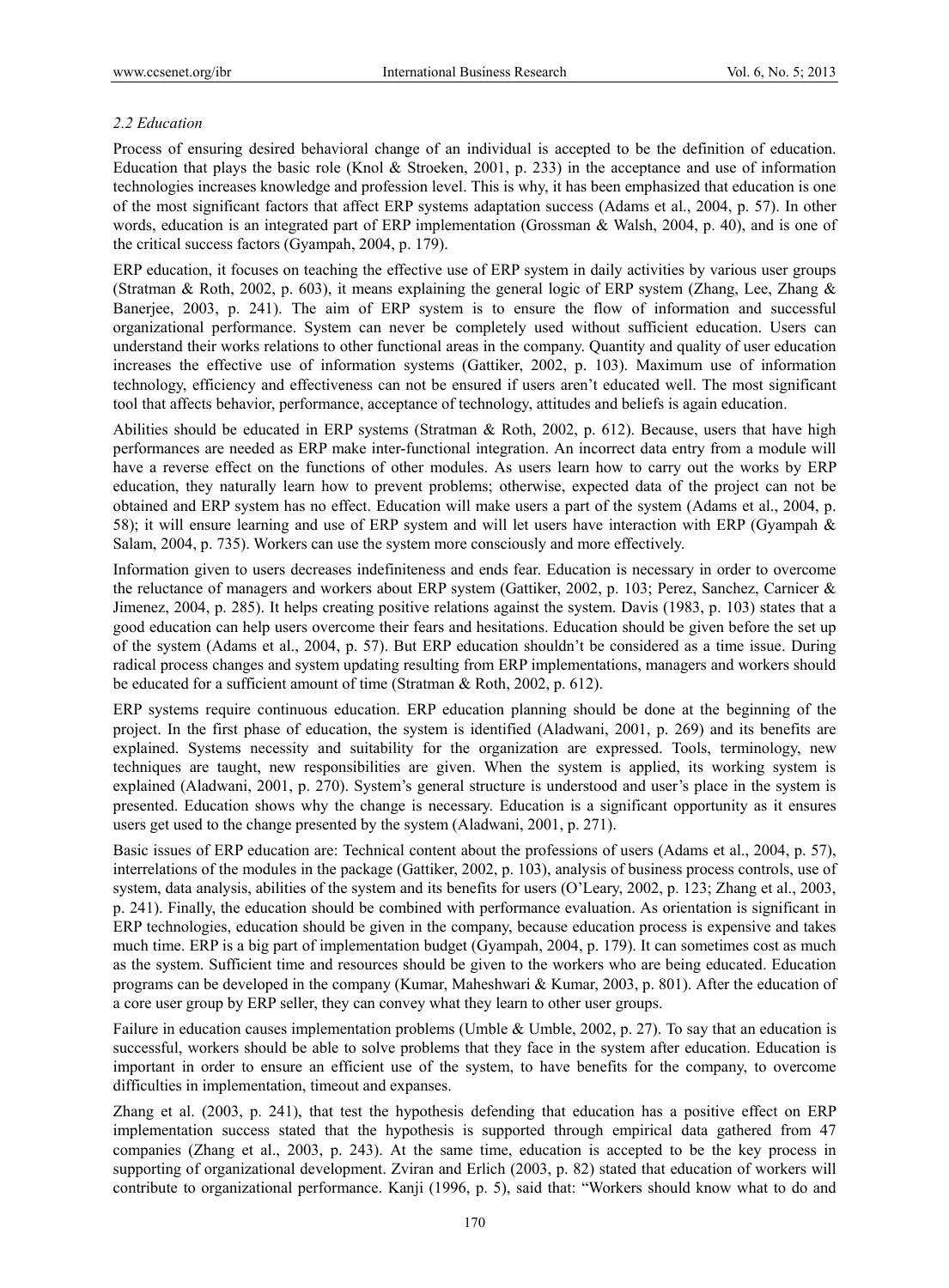how to do it in order to increase the performance of an organization" and emphasized the importance of education. Birley and Westhead (1990, p. 540), tested on 249 companies the hypothesis that education has a positive relation with growth and high performance and they reported that there was a positive relation at %1 meaningfulness level (Birley & Westhead, 1990, p. 544). Thornhill (2006, p. 693), made a study on 845 Canadian countries that employ 500 or less workers; he tested the hypothesis that education investment level will have a positive effect on company performance. According to his study, there is a positive and significant relation (Thornhill, 2006, p. 697).

In the light of this information, hypothesis to be tested about the role of education variable are:

*H1a: Education has a positive effect on ERP implementation success.* 

*H1b: Education has a positive effect on perceived organizational performance.*

#### *2.3 ERP Implementation Success*

Companies that adapt ERP systems need to evaluate performance. It is difficult to evaluate contributions of information system to performance if costs and benefits can not be evaluated (Zhang et al., 2003, p. 239). It is also difficult to evaluate success in terms of customers, suppliers, investments of organizations that adapt ERP. On the other hand, although companies that use ERP systems are increasing, researches on these companies (Özer, Yücel & Yılmaz, 2003, p. 78) show that most of them have no systematic methodology in evaluating ERP systems' success and effectiveness.

Success of the information system: It means benefits of information system (Ashill & Jobber, 1999, p. 519). Torkzadeh and Doll (1999, p. 327) evaluated the success of information technology in terms of its effects on last user's work. Some ways such as benefit-cost analysis, system use, benefit analysis, performance increase in decision making process were suggested by these researchers (Thong, Yap & Raman, 1997, p. 257). DeLone and McLean (1992, p. 80), stated that there is not a consensus in the evaluation of information systems and determined six dimensions in evaluating the success of information systems. These dimensions are: System quality, information quality, use, user satisfaction, personal effect and organizational effect.

Success of ERP system means the goals of the system. The system's success means the best outputs that can be obtained with ERP system (Markus, Axline, Petrie & Tanis, 2000, p. 247). Improving organizational abilities by using ERP system means reducing stocks, improving decision support and completing the determined budget in time. If a company stops using ERP system can not meet the goals of company, this means failure (Markus et al., 2000, p. 247). As success and failure is multi dimensional. ERP success is considered to be a moving goal (Liang & Xue, 2004, p. 401). This is why, Markus et al. (2000, p. 246) took three different time period into consideration and evaluated success of organizations that adapted ERP system;

1) Project phase of ERP system: Comparison of project budget and costs, planning time and completion time.

2) The phase of starting active use: Stock level, process cycle time, labor cost, average time spent with customers and suppliers.

3) The phase when companies start benefiting from ERP system: Decrease in information technology processing costs and stock costs, improving in company results, ease in making managerial decisions, ease in additional technological innovations' application. As a result, ERP success is the change of process in time (Liang & Xue, 2004, p. 401).

This hypothesis is formed in the light of this evaluation:

*H2: ERP implementation success positively affects the perceived organizational performance.*

#### *2.4 Perceived Organizational Performance*

Performance is improving organization's efficiency by the system (Palvia, Sharma & Conrath, 2001, p. 249). Fuentes, Saez and Montes (2004, p. 427), explained organization performance as economic goals of a company. Organization performance evaluates the effect of information system on business performance (Zviran & Erlich, 2003:82). Information system affects the success of a company in terms of saving time, formalization and restructuring work processes (Thong, Yap & Raman, 1996, p. 255).

Measuring company performance can be analyzed in three dimensions; financial performance, market performance and economic performance.

Market performance, is the outer performance it means a company's success in a market. Increases in sales, market share, level of customer satisfaction are some factors that show market performance (Westerberg, Singh & Hackner, 1997, p. 252). It is also possible to evaluate market performance by analyzing product quality, new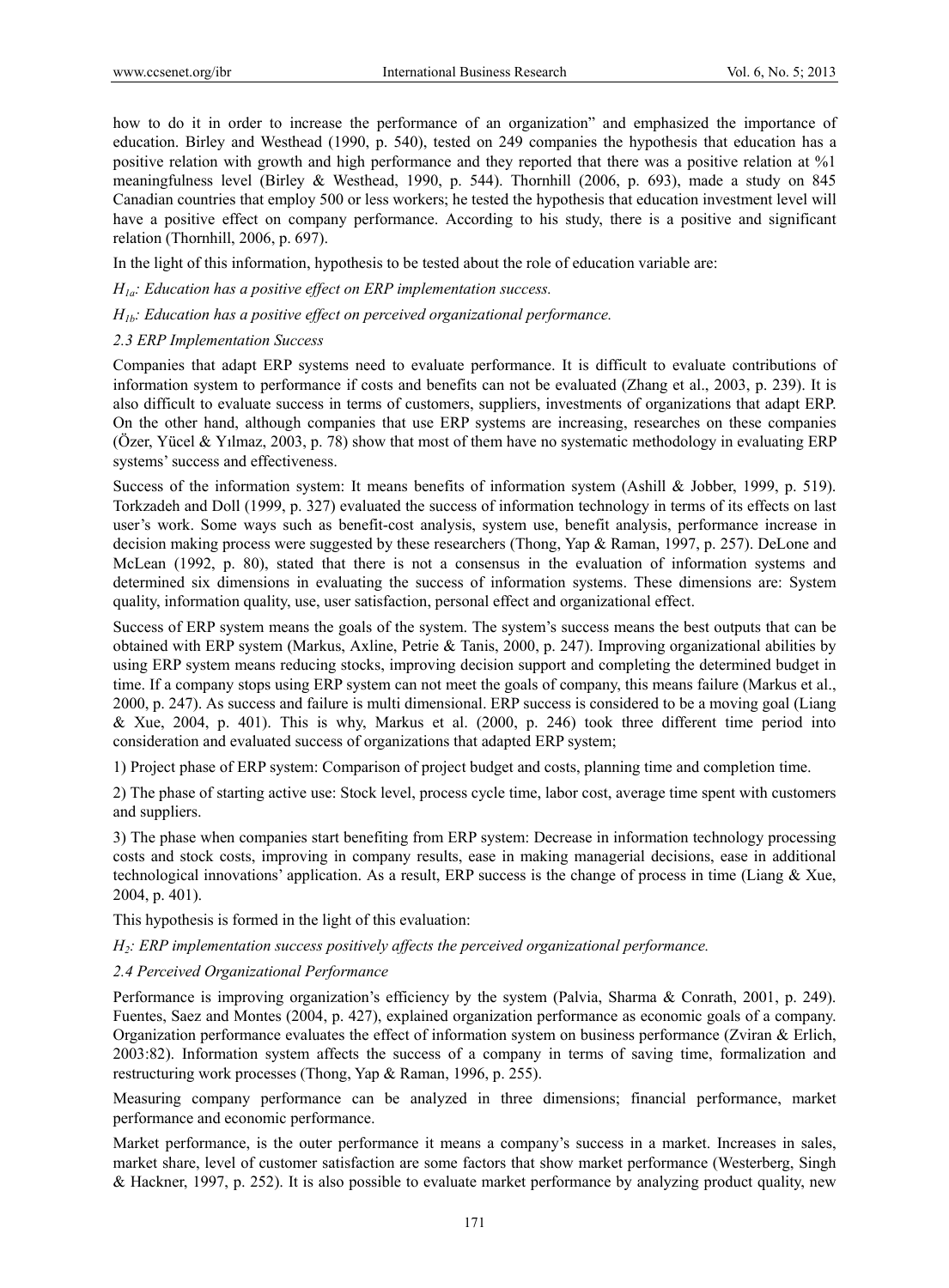product presentation, comparison with rivals' performances (Bergeron, Raymond & Rivard, 2001, p. 134).

Financial performance means operating effectiveness of a company. It explains how a company transforms market demands into profitable products. Duty of a production is to convert inputs such as raw material and labor into outputs for market. Indicators of financial performance are profitability and productivity (Westerberg et al., 1997, p. 252). So, organizational performance can be analyzed through indicators of costs, competitiveness, pure profit and controlling activity costs (Strandholm, Kumar & Subramanian, 2004, p. 63). Evaluation of performance in most information system studies are based on financial ratios such as proceeds of investment, activities, increase in income and sales, earnings per stock (Bergeron et al., 2001, p. 131-134). So, evaluations focus on the economic dimension of performance.

The process of evaluating organizational performance is according to the perceptions before and after the use of ERP system. Accountancy and marketing departments managers were asked about the performance of organization in terms of profitability, increase in sales, change in stock level, market share, costs, financial budget goals, organization's performance in the satisfaction of customers. It was understood that ERP systems have positive effects on companies' financial performance (Kearns & Lederer, 2004, p. 906; King, 2005, p. 83). Results in Reck's (2004, p. 107) study supports that ERP system application contributes to increasing company's financial performance. Poston and Grabski (2001, p. 286), reported that ERP system application decrease the number of workers and significant betterments occur in the costs of sold products.

## **3. Research Method**

Creation of scales will be explained in this section. Data collection method will be described. Factor analysis, reliability and validity hypothesis tests results will be explained. Suggestions will be made for the constraints of the study and future studies.

# *3.1 Scales of Variables*

Questions in the research that are asked in order to analyze the effects between variables were adapted from the scales from the literature whose validity and reliability was tested. Survey questions were evaluated with five likert type scale including answers ranging from 1 (absolutely don't agree) and 5 (absolutely agree).

Education is the first variable that was analyzed. Survey questions that evaluate ERP education were adapted form Gyampah and Salam's (2004, p. 737) article. The first of the survey questions that evaluate ERP application success was taken from Stratman and Roth's (2002, p. 609), other three questions were taken from Hong and Kim's (2002, p. 38) articles. The first two questions for perceived organizational performance were taken from Deloitte Consultancy (1999, p. 15), other questions included scales developed by Ramamurthy and Premkumar (1995, p. 349) and Stenbeck (1998, p. 2).

## *3.2 Data Collection*

The universe of the research was ERP using companies in Turkey. In order to ensure the sampling reflect universe in an optimum level, reference customers mentioned in the internet pages of companies that produce, sell and give consultancy services about ERP setup. Prepared survey form was firstly created by face to face meetings with ERP using 40 companies' accounting and data process departments managers. After evaluating these managers suggestions on these questions and pre-test results, some questions were reshaped.

Surveys were posted on 610 ERP using companies and answers were taken from 236 companies. Survey participation rate is approximately %40. %95 of the participators was graduated from university. Individuals who answered the questions were mostly accounting officers (%59), ERP specialist officers (%23), product managers (%8), general manager/assistant and coordinator (%6) and marketing managers (%4). In terms of sale revenue, %70 of participator companies and the number of workers almost half of the companies (%46) were big enterprises. %35 of companies has been in the industries at least for 16 years. %32 of the companies have been in metal sector %18 petrochemistry, %13 in textile sector, %12 in services sector, %10 have been in food sector. %40 of ERP system users that participated in the survey had 1-3 years work experience; %21 had 4-6 years work experience; %23 had 7-11 years work experience and %16 had more than 12 years of work experience.

# *3.3 Factor Analysis, Validity and Reliability*

As all of the scales that are used were tested in previous researches, they are theoretically and experimentally strong. But still, questions that evaluate variables should be evaluated in terms of validity and reliability. This is why, SPSS statistical analysis program was used and intentional factor analysis was made with variance maximization method.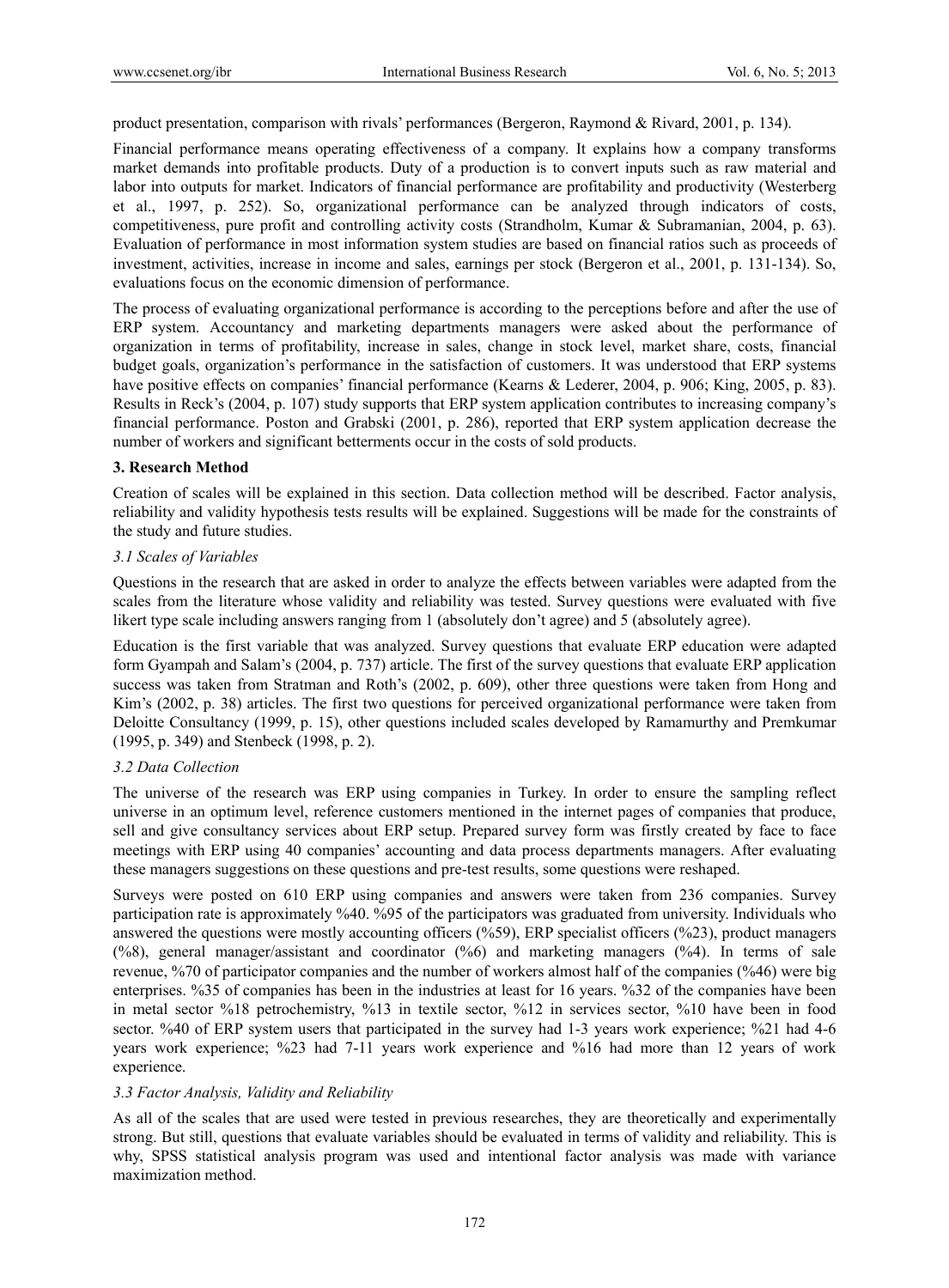Kaiser-Meyer-Olkin (KMO) sampling sufficiency criterion and Barlett test were used for testing homogeneity of variables and convenience of factor analysis. KMO is an index that is used for measuring sufficiency of sampling size for factor analysis by comparing the size of partial correlation coefficient and observed correlation coefficient size. KMO 0,904 that was obtained through analysis shows that variables are homogenous and there is a relation between variables (Mitchell, 1994, p. 6). Barlett test results (Barlett test value 3327,705 and p<0, 01) obviously show that there is a relation between variables. According to ERP results, 20 questions were loaded to 4 factors and %65.68 of total variance was explained.

Cronbach  $\alpha$  coefficient was used in order to evaluate internal consistency and reliability of the used variables. Cronbach α tests internal consistency and reliability of a scale when differences are evaluated (Cronbach, 2004, p. 4). As can be seen from Table 1, Cronbach  $\alpha$  value are over 0, 70 which is the critical value. These values show that reliability is satisfying (Choe, 1998, p. 189). Cronbach  $\alpha$  value of variables are higher than the correlation value between variables, so it can be said that selection validity is obtained.

Table 1. Factor loads of variables and cronbach α value

| <b>Factors and Scales</b>                                                                | <b>Factor 1</b> | Factor 2 | Factor 3 |
|------------------------------------------------------------------------------------------|-----------------|----------|----------|
| 1. Education (Cronbach $\alpha$ : 0.886)                                                 |                 |          |          |
| Our company gave an intensive Education to the employee for ERP system.                  | 0.780           |          |          |
| Our company gives importance to the issue that employee have knowledge about ERP system. | 0.732           |          |          |
| After education program rather advanced                                                  | 0.777           |          |          |
| my understanding level of ERP system                                                     | 0.782           |          |          |
| Education about the new system gives me confidence.                                      | 0.771           |          |          |
| Education is long and detailed enough.                                                   | 0.678           |          |          |
| Educators are intellectual and they help me understand the system.                       |                 |          |          |
| 2. KKP Implementation Success (Cronbach $\alpha$ : 0.827)                                |                 |          |          |
| ERP system improved the efficiency of distribution function.                             |                 | 0.542    |          |
| Cost of ERP system was significantly over the estimated budget.                          |                 | 0.601    |          |
| ERP system performance meets the expectations.                                           |                 | 0.836    |          |
| ERP system is successful                                                                 |                 | 0.800    |          |
| 3. Perceived Organizational Performance (Cronbach a: 0.931)                              |                 |          |          |
| ERP system increased sales.                                                              |                 |          | 0.835    |
| ERP system increased profit.                                                             |                 |          | 0.783    |
| Stock level decreased.                                                                   |                 |          | 0.543    |
| Market share increased.                                                                  |                 |          | 0.864    |
| There had been contributions to marketing diversity.                                     |                 |          | 0.859    |
| There had been contributions to decreasing marketing costs.                              |                 |          | 0.712    |
| There had been contributions to reaching budget goals.                                   |                 |          | 0.522    |
| There had been contributions to improving sale process.                                  |                 |          | 0.594    |
| There had been contributions to increasing the number of customers.                      |                 |          | 0.788    |
| There had been contributions to increasing customer satisfaction.                        |                 |          | 0.560    |

In Table 2, average, standard deviation and correlation analysis of variables are presented. When correlation results between variables are analyzed, it is seen that all relations are statistically meaningful and positive.

| Table 2. Descriptive statistics and correlations about variables |
|------------------------------------------------------------------|
|------------------------------------------------------------------|

|                                      | Mean | <b>Standard Variation</b> |        |      |  |
|--------------------------------------|------|---------------------------|--------|------|--|
| Education                            | 3.68 | 0.85                      |        |      |  |
| <b>ERP</b> implementation Success    | 3.66 | 0.72                      | .549*  |      |  |
| Perceived Organizational Performance | 3.15 | 0.73                      | $467*$ | 598* |  |

Note: \*Correlation, meaningful at 0.01 level.

## *3.4 Testing Hypothesis*

Four regression equations were made in order to test the hypothesis. Goal of the first equation was to evaluate education factor's effect on ERP implementation success. In the second regression equation, the goal was to research the effect of education on perceived organizational performance. Regression equation number 3, through which the effect of ERP implementation success on perceived organizational performance was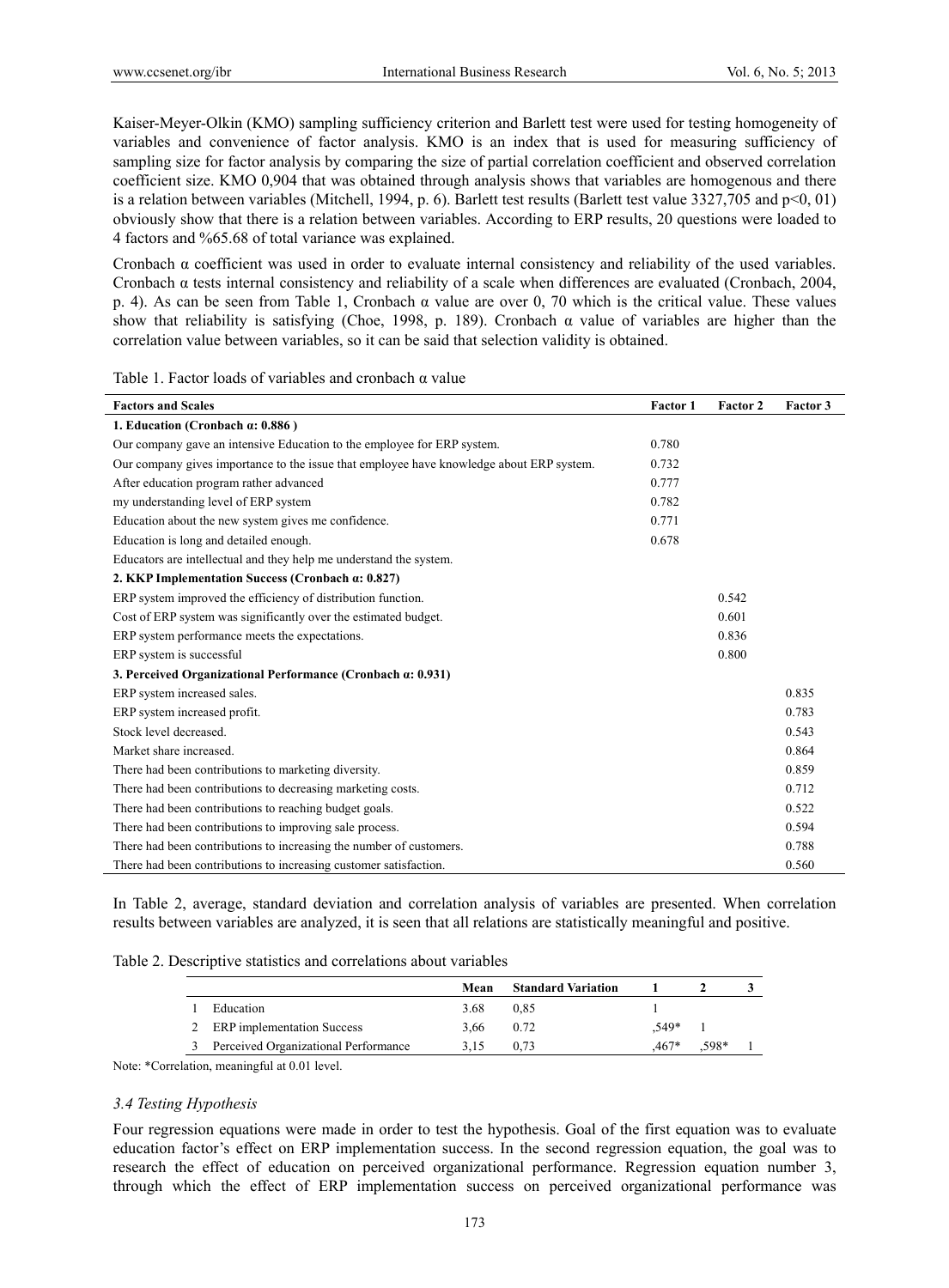researched. In the last equation, the goal was to test the variations of education and ERP implementation on perceived organizational performance.

$$
UB = \beta_0 + \beta_1^* EG + e \tag{1}
$$

$$
OP = \beta_0 + \beta_1^* EG + e \tag{2}
$$

$$
OP = \beta_0 + \beta_1^* UB + e \tag{3}
$$

$$
OP = \beta_0 + \beta_1^* EG + \beta_2^*UB + e \tag{4}
$$

(UB=KKP Implementation Success, EG=Education, OP=Perceived Organizational Performance, e=mistake)

Regression equation number 1 through which the effect of education on ERP implementation success was researched, was statistically meaningful (F=148.893; p<0.01). It can be seen that education ( $\beta$ =0.633, p<0.01) had a positive effect on ERP implementation success and this effect was statistically meaningful. In other words, the more education activities increase, the more ERP implementation success increases. Education has an explanatory power by 3.68% on implementation success. This result shows that  $H_{1a}$  hypothesis was supported. The result of analyses display that the effectiveness of education has partial mediation effect (Note 1) on the ERP implementation success. Regression equation number 2, through which the effect of education on perceived organizational performance was researched, was found to be statistically meaningful (F=22.958, p<0.01). It can be seen that education ( $\beta$ = 0.520, p<0.01) had a positive effect on perceived organizational and this effect was statistically meaningful. These results show that  $H_{1b}$  hypothesis was supported. Regression equation number 3, through which the effect of ERP implementation success on perceived organizational performance was researched, was found to be statistically meaningful  $(F=139.737, p<0.01)$ . Regression parameters show that perceived organizational performance increases in parallel with the increase in ERP implementation success ( $\beta$ = 0.611,  $p<0.01$ ). Parameter is high when compared to positive and other variables. This finding shows that ERP implementation success has the highest effect on perceived organizational performance. As a result,  $H_2$ hypothesis was supported.

|                       | <b>Regression Number 1</b> |                          | <b>Regression Number 2</b> |                | <b>Regression Number 3</b> |                | <b>Regression Number 4</b> |                |
|-----------------------|----------------------------|--------------------------|----------------------------|----------------|----------------------------|----------------|----------------------------|----------------|
|                       | ERP                        | implementation           | Perceived                  | Organizational | Perceived                  | Organizational | Perceived                  | Organizational |
|                       | success                    |                          | Performance                |                | Performance                |                | Performance                |                |
| Independent           | β                          |                          | β                          |                | β                          |                | β                          |                |
| <b>Variables</b>      |                            |                          |                            |                |                            |                |                            |                |
| Education             | 0.633                      | $12.202*$                | 0.520                      | $7.743*$       |                            |                | 0.154                      | $2.623*$       |
| implementation<br>ERP | $\overline{\phantom{a}}$   | $\overline{\phantom{a}}$ |                            | ۰.             | 0.611                      | $11.821*$      | 0.627                      | $10.649*$      |
| success               |                            |                          |                            |                |                            |                |                            |                |
| F                     | 148.893                    |                          | 22,958                     |                | 139.737                    |                | 129.765                    |                |
| $R^2$                 | 0.400                      |                          | 0,291                      |                | 0.374                      |                | 0.539                      |                |
| Corrected $R^2$       | 0.398                      |                          | 0,278                      |                | 0.371                      |                | 0.535                      |                |

Table 3. Regression analysis results

Note: \*Meaningful at 0.01 level.

Effect of education and ERP implementation success on perceived organizational performance was researched with regression equation number 4 which was found to be statistically meaningful ( $F=129.765$ ,  $p<0.01$ ). According to regression parameters, education ( $\beta$ =0.154, p<0.01) and ERP implementation success ( $\beta$ = 0.627, p<0.01) affect perceived organizational performance positively.

|  |  | Table 4. The results of hypothesis |
|--|--|------------------------------------|
|--|--|------------------------------------|

| Hypothesis No.   | <b>Hypothesis</b>                                                                      | Result           |
|------------------|----------------------------------------------------------------------------------------|------------------|
| $H_{1a}:$        | Education affects ERP implementation success positively                                | <b>Supported</b> |
| $H_{1h}$ :       | Education affects ERP perceived organizational performance positively                  | <b>Supported</b> |
| H <sub>2</sub> : | ERP implementation success affects perceived organizational performance positively KKP | Supported        |

#### *3.5 Constraints of the Study and Suggestions for Future Studies*

This study has some constraints; first of these constraints is the size of sampling by participators. It was impossible determine the entire universe in this research. There was no institution that reports the companies that set up and use ERP systems. Reference customers mentioned in the internet pages of companies that ERP setup.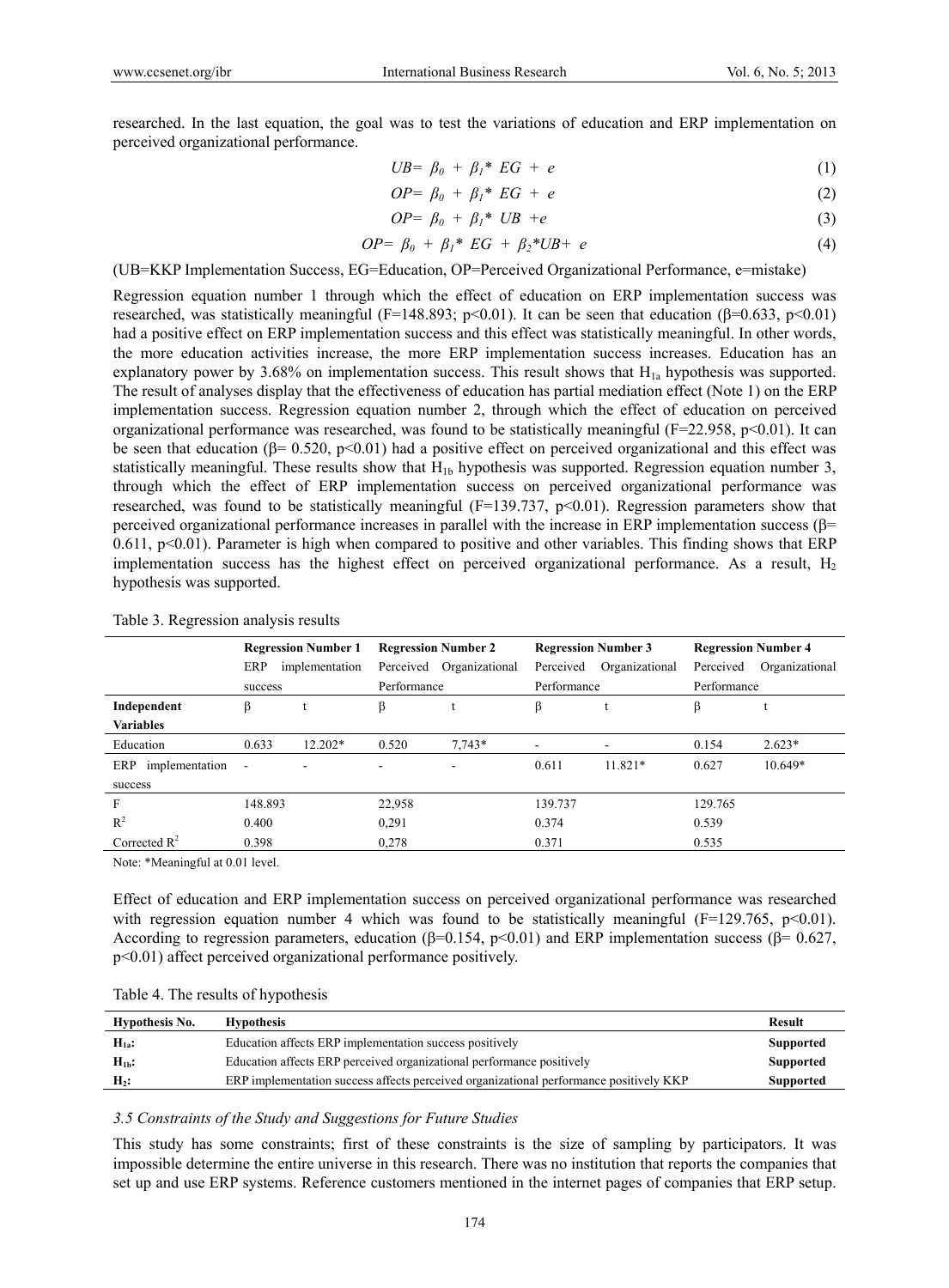Surveys were posted to 610 ERP using companies and answers were taken from 236 of them. Size of the sampling prevents the generalization of research results for ERP using companies.

The second constraint is general reluctance. Some of the companies to who surveys were sent them back by giving some excuses such as they had just set up the system or they were still setting it, the set up modules were limited (one or two modules) or it was early to make comments, they didn't have time to answer the survey. Besides these, the study was –in a way- a starting point for the adaptation of information technologies such as ERP system to organizations in Turkey. A new perspective can be created for organizations that produce, sell and implement ERP software for potential ERP system using companies managers.

It is possible to make some suggestions for future studies. These suggestions can be divided into 4 groups: (1) Focus can be on complexity dimensions such as the number of modules integrated at researches (2) Work implementations of ERP systems and their effects on organizational structure can be researched (3) ERP systems' effects on information quality can be analyzed (4) A bigger sampling group can be used by extending the independent variables of studies.

Detailed studies on this issue can create a chance to find solution to general problem of seeing ERP systems as disadvantages. Shortly, contribution of academic literature in ERP systems development is a well structured theory (Holland  $&$  Light, 2001, p. 43).

## **4. Conclusion**

Goal of our study was to identify the education factor that should be taken into consideration in order to successfully set up organizational resource planning software and to analyze the effects of this factor on ERP system implementation success and organizational performance. In order to reach this goal, data gathered from 236 companies through surveys were analyzed by using regression.

The first finding of the analysis shows that education positively and meaningfully affects both ERP implementation success and perceived organizational performance. Results of this study that represents education's effects on ERP implementation success and perceived organizational performance support the findings of most of the study in literature (Bradford & Florin, 2003, p. 215; Kearns & Lederer, 2004, p. 906; King, 2005, p. 83; Poston & Grabski, 2001, p. 286; Reck, 2004, p. 107; Thornhill, 2006, p. 697; Zhang et al., 2003, p. 243; Zviran & Erlich, 2003, p. 82). The second finding of the analysis shows that increase in ERP implementation success increases organizational performance in a statistically meaningful way. This finding that shows the positive effect of organizational resource planning implementation success on perceived organizational performance as a result of a general acceptance which defends that innovation contributes to company performance supports the statements of Hult, Hurley and Knight (2004, p. 429). This results indicated that the contribution of this study to the existing knowledge.

When all of the analyses were evaluated, it was seen that ERP implementation success affects perceived organizational performance the most. Education affects organizational performance directly or indirectly through implementation success besides affecting ERP implementation success. When ERP implementation success and its effects on organizational performance are evaluated in terms of managerial dimension, it can be said that firstly users' education should be taken into consideration in marketing activities of ERP systems and in the ideas of companies that want to set up this system are put into practice. While ERP sellers convince companies about setting up this system, they should especially emphasize that education is easy and inexpensive. Company managers, on the other hand, should know that maximum performance can be reached through educating computer users.

With ERP education, effective and efficient use of information technology in a company will be possible and bigger organizational performance will be ensured. Because men is the user of the information gathered by the system and again men is the one who makes data entry into the system. Amount and qualification of the education determines the success of the system. Acceptance, adoption of the system by users, their attitudes and beliefs can only be affected by education. System users can only gain abilities that are needed by the system through education. ERP system performance is in direct relation with users' performance. Interaction with the system will be possible with the knowledge about ERP package program and users will become a part of the system. Overcoming the stress, negative feelings, worries, and fears is possible only with education. ERP educations that include entire users should be continuous.

Use of ERP systems is a must in order to cope with the fast changes in business environment. Enterprise workers can cope with these changes with the help of ERP education. Use of ERP packages ensures support to decision making processes and making right decisions. Pressure caused by commercial rivals can be prevented by ERP.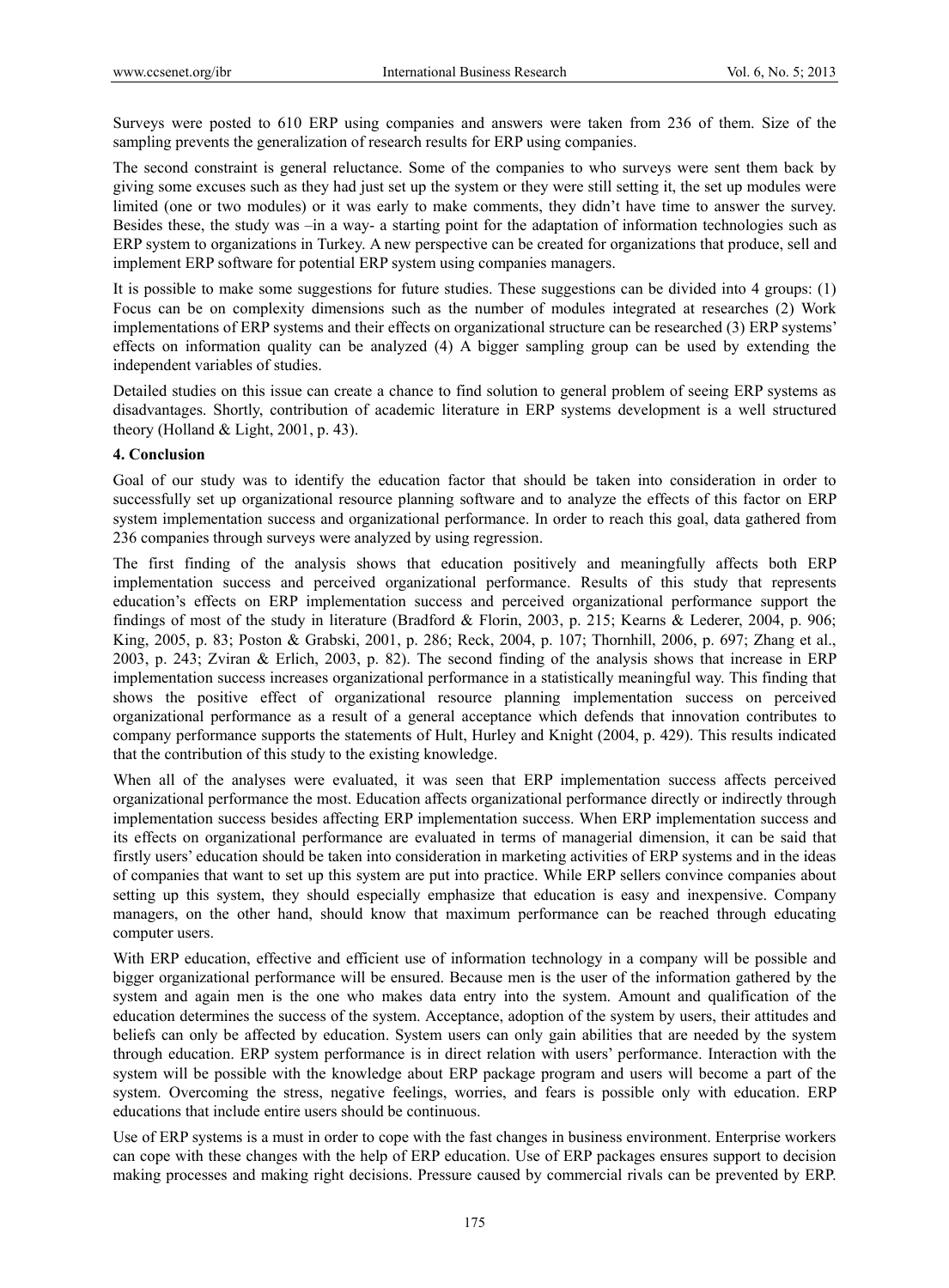Flexibility against changing market conditions is earned (Poston & Grabski, 2001, p. 272–273). Communication and coordination will increase, trading volume, supply/demand will increase. Demand estimation correctness will increase. Better resource management will be possible; accordingly, enterprise and purchase expenses will decrease besides progresses in business processes, production and productivity.

When institutional performance increase is taken into consideration, the most significant variable is surely implementation success. Among the variables that we dealt with until now, the one that affects institutional performance the most is ERP implementation success. This is why, it can be said that corporations that implement ERP systems successfully will significantly increase their organizational performances.

#### **References**

- Adams, B., Berner, E., & Rousse, J. (2004). Applying Strategies to Overcome User Resistance in a Group of Clinical Managers to a Business Software Application: A Case Study. *Journal of Organizational and End User Computing*, *16*(4), 55-64. http://dx.doi.org/10.4018/joeuc.2004100104
- Ahadi, H. (2004). An Examination of The Role of Organizational Enablers in Business Process Reengineering and The Impact of Information Technology. *Information Resources Management Journal*, *17*(4), 1-19. http://dx.doi.org/10.4018/irmj.2004100101
- Aladwani, A. M. (2013). Change Management Strategies for Successful ERP İmplementation. *Business Process Management Journal*, *7*(3), 266-275. http://dx.doi.org/10.1108/14637150110392764
- Ashill, N., & Jobber, D. (2013). The Impact of Environmental Uncertainty Perceptions, Decision Maker Characteristics and Work Environment Characteristics on The Perceived Usefulness of Marketing Information Systems (MkIS): A Conceptual Framework. *Journal of Marketing Management*, *15*, 519-540. http://dx.doi.org/10.1362/026725799785045815
- Baron, R. M., & Kenny, D. A. (1986). The Moderator-Mediator Valiable Distiction in Social Psychological Research. *Journal of Personality and Social Psychology*, *51*(6), 1173-1182. http://dx.doi.org/10.1037/0022-3514.51.6.1173
- Bergeron, F., Raymond, L., & Rivard, S. (2001). Fit in Strategic Information Technology Management Research: An Empirical Comparison of Perspectives. *Omega*, *29*, 125-142. http://dx.doi.org/10.1016/S0305-0483(00)00034-7
- Bingi, P., Sharma, M., & Golda, J. (2001). *Enterprise Systems Integration*. In Myerson, J. (Ed.), *Critical Issues Affecting an ERP Implementation* (pp. 425-438). Florida, Amerika Birleşik Devletleri: Auerbach Publishers Inc.
- Birley, S., & Westhead, P. (1990). Growth and Performance Contrasts Between Types of Small Firms. *Strategic Management Journal*, *11*(7), 535-557. http://dx.doi.org/10.1002/smj.4250110705
- Bradford, M., & Florin, J. (2003). Examining The Role of Innovation Diffusion Factors on The Implementation Success of Enterprise Resource Planning Systems. *International Journal of Accounting Information Systems*, *4*, 205-225. http://dx.doi.org/10.1016/S1467-0895(03)00026-5
- Choe, J. M. (1998). The Effects of User Participation on the Design of Accounting Information Systems. *Information & Management*, *34*, 185-198. http://dx.doi.org/10.1016/S0378-7206(98)00055-X
- Chung, S. H., & Snyder, C. A. (2000). ERP Adaption: A Technological Evoluation Approach. *International Journal of Agile Management Systems*, *2*(1), 24-32. http://dx.doi.org/10.1108/14654650010312570
- Cronbach, L. J. (2004). *My Current Thoughts on Coefficient Alpha and Successor Procedures* (University of California No. CSE Report 643).
- Davis, W. S. (1983). *Systems Analysis and Design, A Structured Approach*. Massachusetts, Amerika Birleşik Devletleri: Addison Wesley Publishing Company.
- Deloitte Consulting. (1999). ERP's Second Wave: Maximizing The Value of ERP-Enabled Processes.
- Delone, W. H., & Mclean, E. (1992). Information Systems Success: The Quest for The Dependent Variable. *Information System Research*, *3*(1), 60-95. http://dx.doi.org/10.1287/isre.3.1.60
- Fuentes, M. M., Saez, C. A. A., & Montes, F. J. L. (2004). The Impact of Environmental Characteristics on TQM Principles and Organizational Performance. *Omega*, *32*(6), 425-442. http://dx.doi.org/10.1016/j.omega.2004.02.005
- Gattiker, T. F. (2002). Anatomy of an ERP Implementation Gone Awry. *Production and Inventory Management*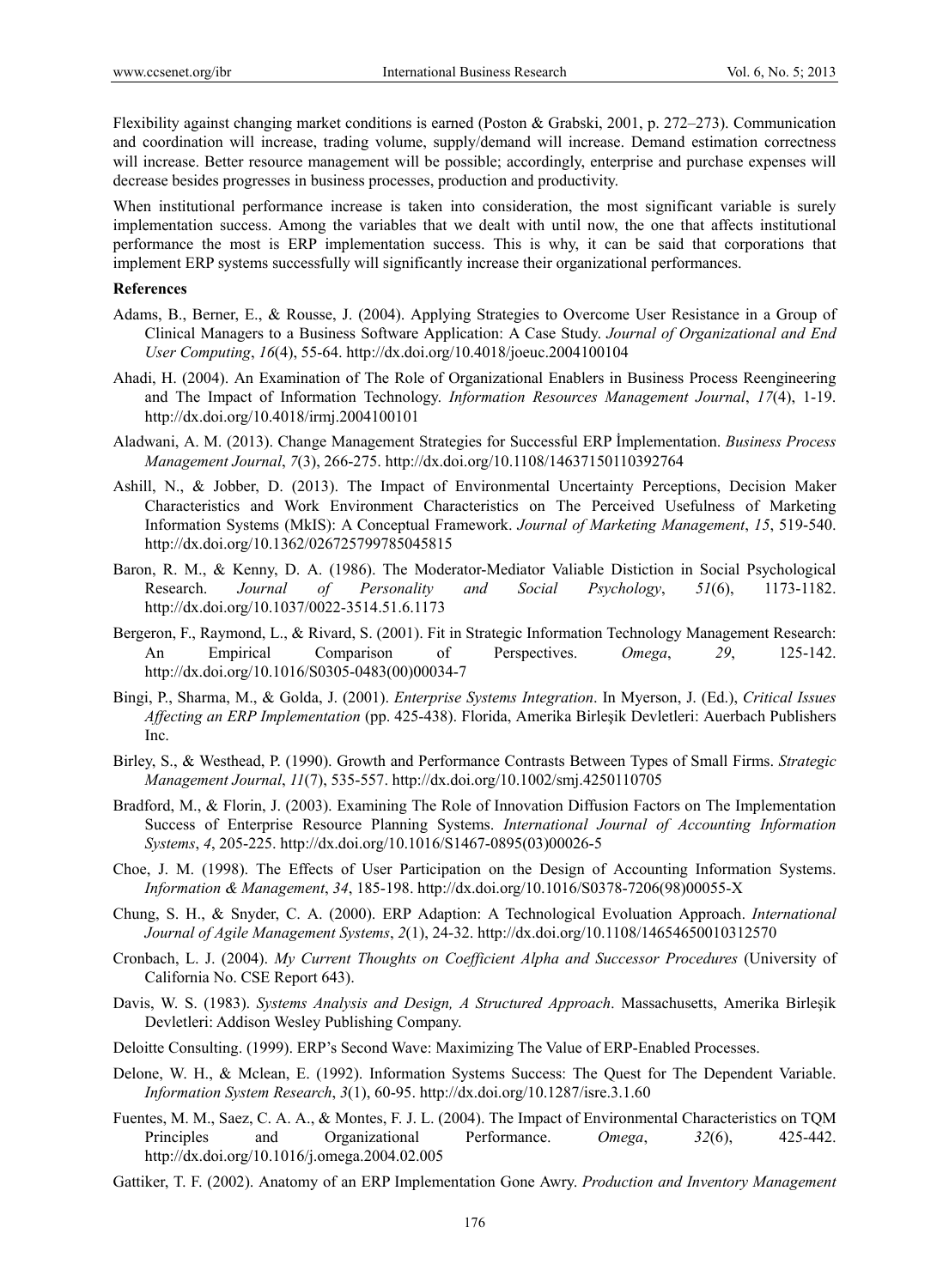*Journal*, *43*(3/4), 96-105.

- Grossman, T., & Walsh, J. (2004). Avoiding the Pitfalls of ERP System Implementation. *Information Systems Management*, *21*(2), 38-42. http://dx.doi.org/10.1201/1078/44118.21.2.20040301/80420.6
- Gyampah, K. A. (2004). ERP Implementation Factors A Comparison of Managerial and End User Perspectives. *Business Process Management Journal*, *10*(2), 171-183. http://dx.doi.org/10.1108/14637150410530244
- Gyampah, K. A., & Salam, A. F. (2004). An Extension of The Technology Acceptance Model in an ERP Implementation Environment. *Information & Management*, *41*, 731-745. http://dx.doi.org/10.1016/j.im.2003.08.010
- Holland, C. P., & Light, B. (1999). A Critical Success Factors Model for ERP Implementation. *IEEE Software Review*, *16*(3), 30-36. http://dx.doi.org/10.1109/52.765784
- Holland, C. P., & Light, B. (2001). A Stage Maturity Model for Enterprise Resource Planning Systems Use. *Database for Advances in Information Systems*, *32*(2), 34-45. http://dx.doi.org/10.1145/506732.506737
- Hong, K. K., & Kim, Y. G. (2002). The Critical Success Factors for ERP Implementation: An Organizational Fit Perspective. *Information & Management*, *40*, 25-40. http://dx.doi.org/10.1016/S0378-7206(01)00134-3
- Hult, G. T. M., Hurley, R. F., & Knight, G. A. (2004). Innovativeness: Its Antecedents and Impact on Business Performance. *Industrial Marketing Management*, *33*, 429-438. http://dx.doi.org/10.1016/j.indmarman.2003.08.015
- Kanji, G. K. (1996). Can Total Quality Management Help Innovation? *Total Quality Management*, *7*(1), 3-9. http://dx.doi.org/10.1080/09544129650035007
- Kearns, G. S., & Lederer, A. L. (2004). The Impact of Industry Contextual Factors on IT Focus and The Use of IT for Competitive Advantage. *Information & Management*, *41*, 899-919. http://dx.doi.org/10.1016/j.im.2003.08.018
- King, W. R. (2005). Ensuring ERP Implementation Success. *Information Systems Management*, *22*(3), 83-84. http://dx.doi.org/10.1201/1078/45317.22.3.20050601/88749.11
- Knol, W. H. C., & Stroeken, J. H. M. (2001). The Diffusion and Adaption of Information Technology in Small and Medium Sized Enterprises Through IT Scenarios. *Technology Anaysis & Strategic Management*, *13*(2), 227-246. http://dx.doi.org/10.1080/09537320123815
- Kumar, V., Maheshwari, B., & Kumar, U. (2003). An Investigation of Critical Management Issues in ERP Implementation: Emperical Evidence From Canadian Organizations. *Technovation*, *23*, 793-807. http://dx.doi.org/10.1016/S0166-4972(02)00015-9
- Laudon, K. C., & Laudon, J. P. (1991). *Business Information Systems: A Problem Solving Approach*. Orlando, Amerika Birleşik Devletleri: The Dryden Pres.
- Liang, H., & Xue, Y. (2004). Coping with ERP Related Contextual Issues in SMEs: A Vendor's Perspective. *Journal of Strategic Information Systems*, *13*, 399-415. http://dx.doi.org/10.1016/j.jsis.2004.11.006
- Markus, M. L., Axline, S., Petrie, D., & Tanis, C. (2000). Learning From Adopters' Experiences with ERP: Problems Encountered and Success Achieved. *Journal of Information Technology*, *15*, 245-265. http://dx.doi.org/10.1080/02683960010008944
- Mitchell, V. W. (1994). How to Identify Psychographic Segments: Part1. *Marketing Intelligence and Planning*, *12*(7), 4-10. http://dx.doi.org/10.1108/EUM0000000003905
- Nah, F. F. H., Lau, J. L. S., & Kuang, J. (2001). Critical Factors For Successful Implementation of Enterprise Systems. *Business Process Management Journal*, *7*(3), 285-296. http://dx.doi.org/10.1108/14637150110392782
- O'Leary, D. E. (2002). Discussion of Information System Assurance for Enterprise Resource Planning Systems: Unique Risk Considerations. *Journal of Information Systems*, *16*, 115-126. http://dx.doi.org/10.2308/jis.2002.16.s-1.115
- Özer, G., Yücel, R., & Yılmaz, M. (2003). Kurumsal Kaynak Planlama Sistemlerine Yönelik Kullanıcı Algılarının Analizi [An Analysis of User Perception to Enterprise Resource Planning Systems]. *Süleyman Demirel Üniversitesi İktisadi ve İdari Bilimler Fakültesi Dergisi*, *8*(2), 77-94.
- Palvia, S. C., Sharma, R. S., & Conrath, D. W. (2001). A Socio Technical Fremework for Quality Assessment of Computer Information Systems. *Industrial Management & Data Systems*, *101*(5), 237-251.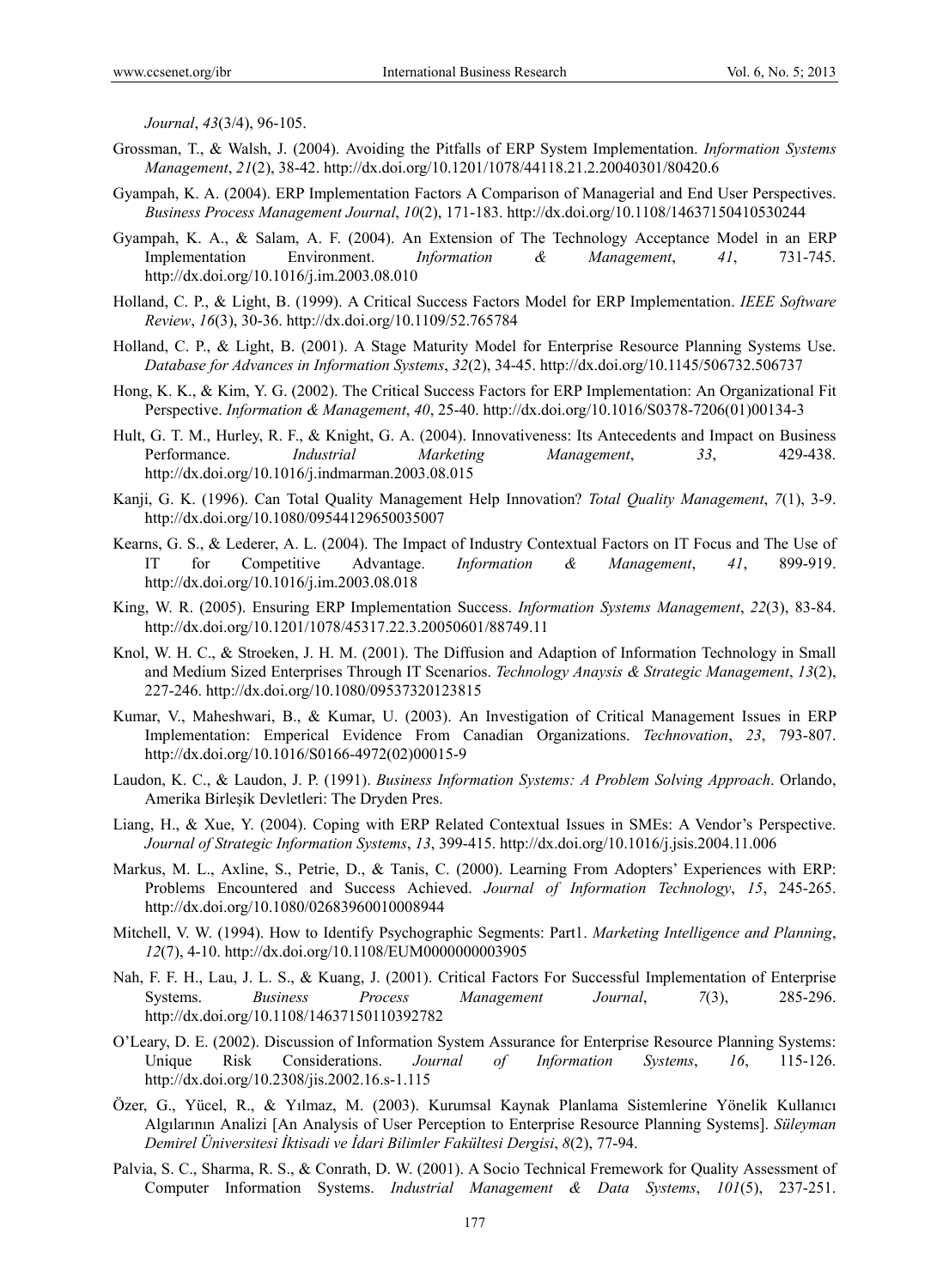http://dx.doi.org/10.1108/02635570110394635

- Perez, M., Sanchez, A. M., Carnicer, P. L., & Jimenez, M. J. V. (2004). A Technology Acceptance Model of İnnovation Adoption: The Case of Teleworking. *European Journal of Innovation Management*, *7*(4), 280-291. http://dx.doi.org/10.1108/14601060410565038
- Petroni, A., & Rizzi, A. (2001). Antecedents of MRP Adoption in Small and Medium Sized Firms. *Benchmarking*, *8*(2), 144-156. http://dx.doi.org/10.1108/14635770110389852
- Poston, R., & Grabski, S. (2001). Financial Impacts of Enterprise Resource Planning Implementations. *International Journal of Accounting Information Sytems*, *2*, 271-294. http://dx.doi.org/10.1016/S1467-0895(01)00024-0
- Ramamurthy, K., & Premkumar, G. (1995). Determinant and Outcomes of Electronic Data Interchange Diffusion. *IEEE Trans. Eng.Management*, *42*(4), 332-351. http://dx.doi.org/10.1109/17.482083
- Rashid, M. A., Hossain, L., & Patrick, J. D. (2002). Enterprise Resource Planning Solutions and Management. In Nah, F. F. H. (Ed.), *The Evolution of ERP Systems: A Historical Perspective* (pp. 35-50). Hershey, Amerika Birleşik Devletleri: Idea Group Publishing.
- Reck, J. L. (2004). Firm Performance Effects in Relation to The Implementation and Use of Enterprise Resource Planning Systems. *Journal of Information Systems*, *18*(2), 107-110. http://dx.doi.org/10.2308/jis.2004.18.2.107
- Sheu, C., Chae, B., & Yang, C. L. (2004). National Differences and ERP Implementation: Issues and Challenges. *Omega*, *32*, 361-371. http://dx.doi.org/10.1016/j.omega.2004.02.001
- Siriginidi, S. R. (2000). Enterprise Resource Planning in Reengineering Business. *Business Process Management Journal*, *6*(5), 376-391. http://dx.doi.org/10.1108/14637150010352390
- Stenbeck, J. (1998). Evolving Enterprise. *Information Technologies for Manufacturing Competitiveness*, *1*(2), 1-9.
- Strandholm, K., Kumar, K., & Subramanian, R. (2004). Examining The Interrelationships Among Perceived Environmental Change, Strategic Response, Managerial Characteristics and Organizational Performance. *Journal of Business Research*, *57*, 58-68. http://dx.doi.org/10.1016/S0148-2963(02)00285-0
- Stratman, J. K., & Roth, A. V. (2002). Enterprise Resource Planning (ERP) Competence Constructs: Two-Stage Multi-Item Scale Development and Validation. *Decision Sciences*, *33*(4), 601-628. http://dx.doi.org/10.1111/j.1540-5915.2002.tb01658.x
- Thong, J. Y. L., Yap, C. S., & Raman, K. S. (1996). Top Management Support, External Expertise and Information Systems Implementation in Small Businesses. *Information Systems Research*, *7*(2), 248-267. http://dx.doi.org/10.1287/isre.7.2.248
- Thong, J. Y. L., Yap, C. S., & Raman, K. S. (1997). Environments for İnformation Systems Implementation in Small Businesses. *Journal of Organizational Computing and Electronic Commerce*, *7*(4), 253-278. http://dx.doi.org/10.1207/s15327744joce0704\_1
- Thornhill, S. (2006). Knowledge, Innovation and Firm Performance in High and Low Technology Regimes. *Journal of Business Venturing*, *21*, 687-703. http://dx.doi.org/10.1016/j.jbusvent.2005.06.001
- Torkzadeh, G., & Doll, W. J. (1999). The Development of a Tool For Measuring The Perceived Impact of Information Technology on Work. *Omega*, *27*, 327-339. http://dx.doi.org/10.1016/S0305-0483(98)00049-8
- Torkzadeh, G., Koufteros, X., & Doll, W. J. (2005). Confirmatory Factor Analysis and Factorial Invariance of The Impact of Information Technology Instrument. *Omega*, *33*(2), 107-118. http://dx.doi.org/10.1016/j.omega.2004.03.009
- Umble, E. J., & Umble, M. M. (2002). Avoiding ERP Implementation Failure. *Industrial Management*, *44*(1), 25-33.
- Wei, C. C., & Wang, M. J. J. (2004). A Comprehensive Framework for Selecting an ERP System. *International Journal of Project Management*, *22*, 161-169. http://dx.doi.org/10.1016/S0263-7863(02)00064-9
- Westerberg, M., Singh, J., & Hackner, E. (1997). Does The CEO Matter? An Empirical Study of Small Swedish Firms Operating in Turbulent Environments. *Scandinavian Journal of Management*, *13*(3), 251-270. http://dx.doi.org/10.1016/S0956-5221(97)00011-0
- Zhang, L., Lee, M. K. O., Zhang, Z., & Banerjee, P. (2003). Critical Success Factors of Enterprise Resource